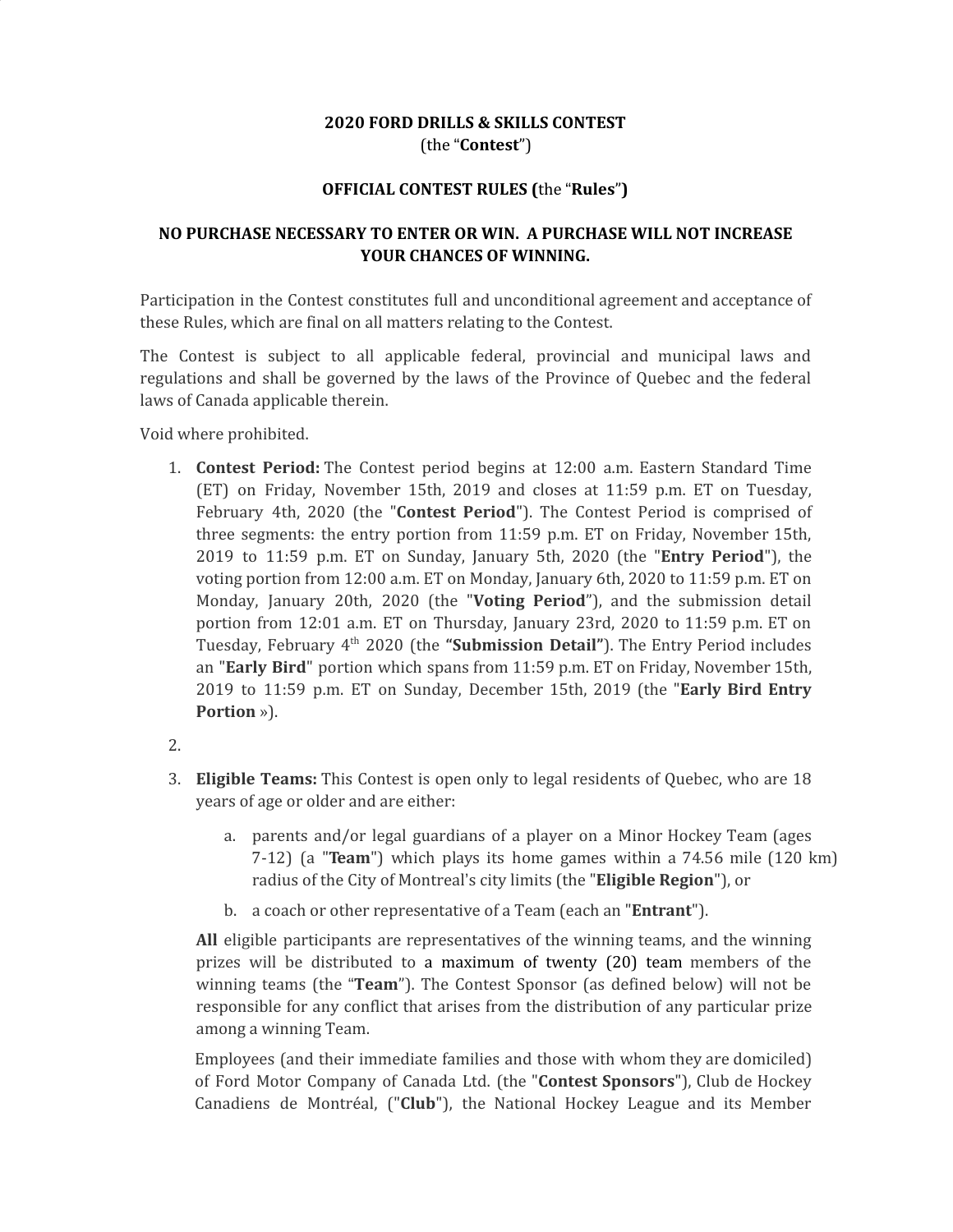Teams ("**NHL**"), NHL Enterprises Canada L.P., and each of their respective subsidiaries, affiliates, directors, officers, governors, agents, and their advertising and promotional agencies are not eligible to enter. Immediate family includes the husband, wife, son, daughter, brother, sister, mother, or father of an individual.

This Contest will be run in accordance with these Rules, subject to amendment by Contest Sponsors. Entrants must comply with these Rules, and will be deemed to have received and understood the Rules by entering the Contest.

4. **How to Enter:** No purchase necessary. During the Contest Period, an Entrant must visit www.forddrillsandskills.com/canadiens, and fully complete all mandatory fields on the online entry form, which requires the Entrant to: (i) enter his/her valid email address, home phone number, and information about the Team (e.g. the Team's name, coach's name, age group and other information); (ii) write an original essay (the "**Essay**") of up to 250 words in the space provided on the Team's community commitment and passion for the game (the "Theme"); (iii) upload a photograph of the Team (the "Photo") in JPEG format, no larger than 5 megabytes, (iv) complete an attestation expressly stating that the Entrant has secured permission to submit the entry from the parents and/or legal guardians of all members of the Team depicted in the submitted Photo; and (v) if voted as one of the twenty-five (25) potential Grand Prize winning teams, during the Submission Detail portion, the Entrant must submit an Additional Submission (defined hereafter) explaining further details on their team's community involvement (collectively, an "**Entry**").

Prior to posting any submission materials that depict a person under the age of majority in their province or territory of residence, an Entrant is responsible for seeking the permission of this person and their parent or legal guardian.

BY SUBMITTING AN ENTRY, THE ENTRANT, ON HIS/HER OWN BEHALF AND ON BEHALF OF THE TEAM AND ALL MEMBERS THEREOF, AGREES THAT THE ENTRY (AND EACH INDIVIDUAL COMPONENT THEREOF) COMPLIES WITH ALL CONDITIONS STATED IN THESE CONTEST RULES. THE RELEASEES (DEFINED BELOW) WILL BEAR NO LEGAL LIABILITY REGARDING THE USE OF AN ENTRY (INCLUDING, WITHOUT LIMITATION THE ESSAY AND THE PHOTO AND THE ADDITIONAL SUBMISSION) BY THE CONTEST PARTIES, AND THE RELEASEES (DEFINED BELOW) SHALL BE HELD HARMLESS BY THE DESIGNATED ENTRANT IN THE EVENT IT IS SUBSEQUENTLY DISCOVERED THAT ANY ENTRANT HAS DEPARTED FROM OR NOT FULLY COMPLIED WITH ANY OF THESE CONTEST RULES. THE CONTEST SPONSORS RESERVE THE RIGHT, IN THEIR SOLE AND UNFETTERED DISCRETION, TO REQUEST PROOF THAT THE NECESSARY CONSENTS AND APPROVALS HAVE BEEN OBTAINED FROM ALL MEMBERS OF A TEAM AND/OR THE PARENTS OR LEGAL GUARDIANS THEREOF, AND TO DISQUALIFY ANY TEAM IF THE ENTRANT FAILS TO PROVIDE SUCH PROOF WITHIN THREE (3) DAYS.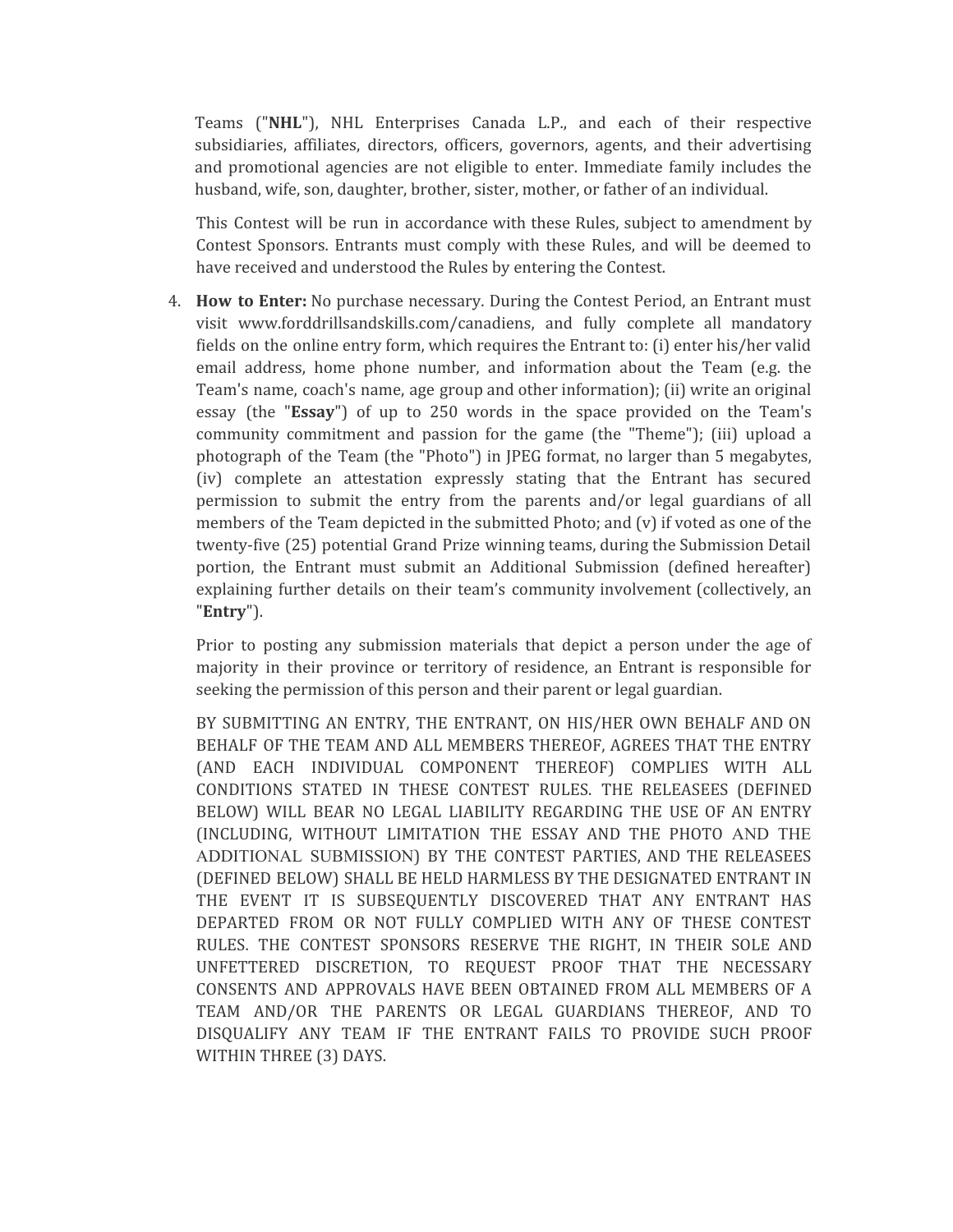An Entrant can only enter one (1) Team into the Contest. A Team can only be entered into the Contest one (1) time. Only the first Entry submitted on behalf of the Team will be accepted. For greater certainty, no Team may have more than one (1) Entry and any subsequent Entry/Entries submitted for a Team will automatically be disqualified. In the event it is determined by the Contest Sponsors, in their sole discretion, that an Entrant has attempted to enter more than the stated maximum number of times, all Entries by that Entrant will be null and void.

If the identity of an Entrant is disputed, the authorized account holder of the e-mail address submitted at the time of entry will be deemed to be the Entrant. The individual assigned to the e-mail address for the domain associated with the submitted e-mail address is considered the authorized account holder. A selected Entrant may be required to provide proof that he/she is the authorized account holder of the e-mail address associated with the selected entry. All entries must be submitted from a valid e-mail account that may be identified by reverse domain name search. The sole determinant of time for the purposes of receipt of a valid entry in this Contest will be the Contest server machine(s).

- 5. **Submission Conditions:** The Contest Sponsors may, in their sole discretion, elect to use, in whole or in part, any submission materials (essays, videos, photos, etc.) submitted into this Contest for its own future advertising and/or promotional activities, without notice or compensation and any Entrant submitting such materials forfeits any further copyright or similar claims to same. Each Entrant warrants to the Contest Sponsors and their parent and affiliate companies that his/her submission materials (essays, videos, photos, etc.) do not contravene or infringe on anyone else's copyright or other intellectual property. Submission materials (essays, videos, photos, etc.) must not, in the sole and absolute discretion of the Contest Sponsors:
	- a. contain defamatory words/statements (including words or symbols that are widely considered offensive to individuals of a certain race, ethnicity, religion, sexual orientation, or socioeconomic group);
	- b. threaten any person, place, business, or group;
	- c. disparage any persons or organizations, especially those associated with the Contest Sponsors;
	- d. invade or infringe the privacy rights, copyrights, trademarks, rights of publicity or other intellectual property or other rights of any person, firm, or entity (other than the entrant and those from whom he has obtained appropriate consents);
	- e. constitute unsolicited advertising or promotion in any form, including, without limitation, the promotion or inclusion of the address of other Web sites or the promotion of any product or service;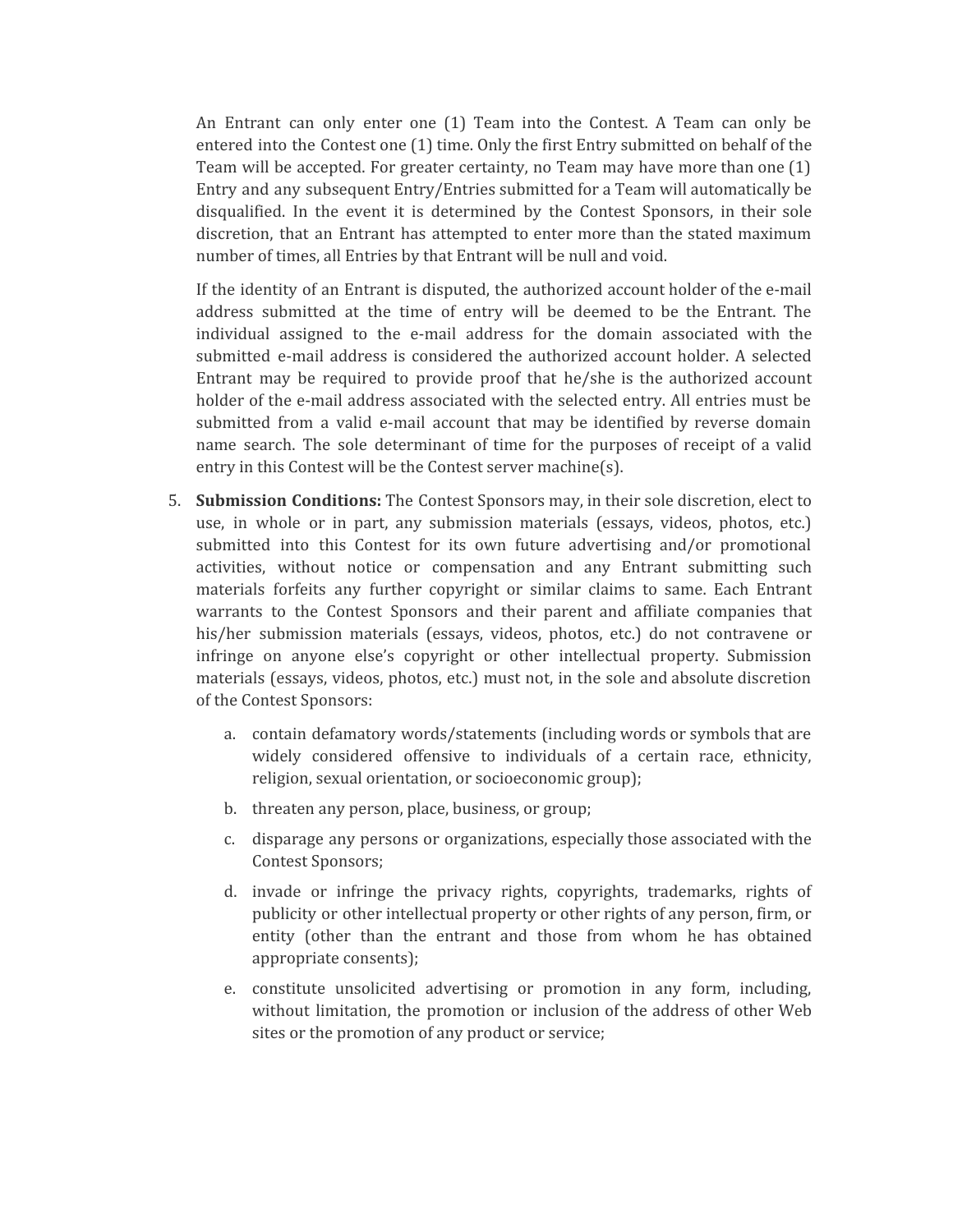- f. contain material that is in any way unlawful, in violation of or contrary to all applicable federal, provincial or municipal laws and regulations where the submission is created;
- g. contain material that is inappropriate, indecent (including but not limited to nudity or pornography), profane, obscene, hateful, tortuous, slanderous or libelous; and
- h. reference any persons or organizations without their prior express written permission (collectively the "**Submission Conditions**").

The Contest Sponsors reserve the right, in their sole discretion, to (a) revise the submission materials (essays, videos, photos, etc.), or request the Entrants to revise and resubmit the submission materials (essays, videos, photos, etc.) in order to make such submission materials (essays, videos, photos, etc.) compliant with these Submission Conditions; (b) remove any submission materials which are deemed inappropriate according to the Contest Sponsors in their sole discretion; and (c) disqualify any individual who is found: (i) to be tampering with the entry process or the operation of the Contest; (ii) to be acting in violation of the Rules; or (iii) to be acting in an un-sportsmanlike or disruptive manner; (iv) to be in violation of any of the Submission Conditions specified above; or  $(v)$  to be engaging in any other offensive conduct that jeopardizes the integrity and/or administration of the Contest, which shall be determined at the Contest Sponsor's sole discretion.

Prior to posting any submission materials that depicts a person under the age of majority in their province or territory of residence, an Entrant is responsible for seeking the permission of this person and their parent or legal guardian.

6. **Prize:** There are a total of ten (10) Early Bird Prizes (defined below), twenty (20) Secondary Prizes (defined below), and sixteen (16) Grand Prizes (defined below) available to be won in the Eligible Region:

#### Early Bird Prizes

Ten (10) Early Bird winning teams will win the following:

a. Co-Branded Items for each of the team's players (each an "**Early Bird Prize**").

Approximate retail value of each Secondary Prize is CAD\$500.

#### Secondary Prizes

Each Secondary Prize consists of the following:

a. Twenty (20) pairs of tickets to five (5) teams to attend a Montréal Canadiens regular season home games taking place between February 25, 2020 and March 28, 2020 at Bell Centre during the 2019-2020 season (each a "**Secondary**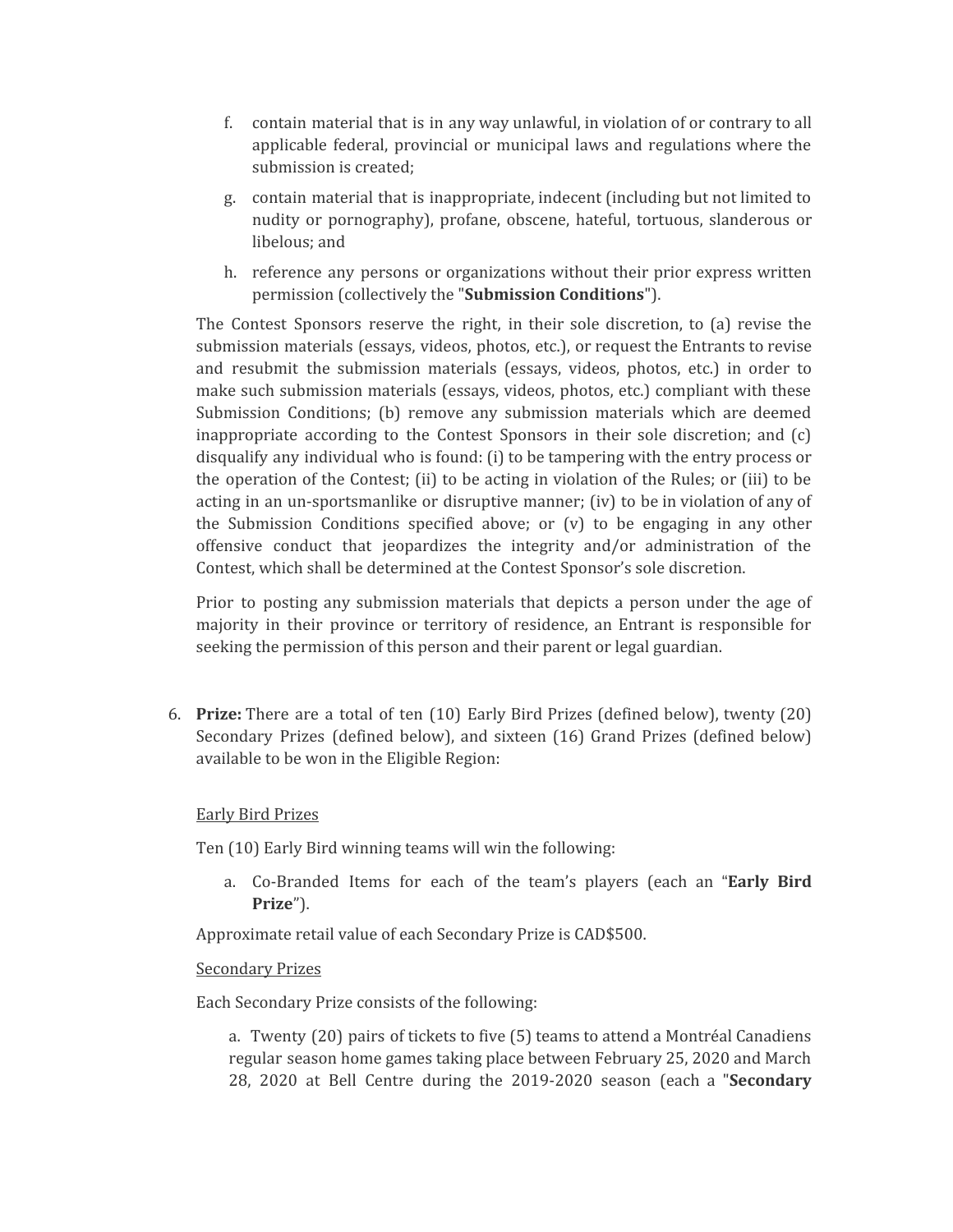**Prize**") (game date and exact seat location to be determined at sole discretion of Contest Sponsors).

Approximate retail value of each Secondary Prize is CAD\$2,600.

All incidental costs and expenses not specifically referred to as being included in any prize, including, but not limited to, transportation to and from Bell Centre, food, beverages, gratuities, souvenir items, etc. shall be the sole responsibility of the winner and his/her guest.

### Grand Prize

Sixteen (16) Grand Prize winning teams will win the following:

- a. The opportunity to be one of sixteen (16) Teams Six (6) novice, Five (5) atom, Five (5) Pee-Wee teams - to participate in a Drills and Skills clinic session at Bell Centre by members of the Montréal Canadiens Hockey Development Team (exact date and time to be determined at sole discretion of Contest Sponsors). Maximum of 20 players per Grand Prize winning team will be eligible to participate. Up to eight  $(8)$  clinic sessions to be conducted simultaneously;
- b. Twenty (20) Drills & Skills gift bags per team Jerseys, socks, and t-shirts for each of the players; and
- c. Snacks as well as a dinner at La Mise au Jeu for a maximum of twenty (20) team members.

Approximate retail value of each Grand Prize is CAD\$3,000.

Each Team (and its guests) will be solely responsible for all other incidental costs and expenses related to their prize not mentioned above, including, but without limitation, transportation to and from the event, gratuities, personal expenses, meals, entertainment, etc. The Contest Sponsors will not be held to award more prizes than as set out in these Rules. The actual number of prizes awarded will be based on the number of eligible Entries received.

# 5. 6. **Winner Determination:**

# **Early Bird Prize Winner Selection**

On January 2, 2020 at 10:00 am ET at the offices of CINCO (139 St Paul Street West, Montreal, Québec), twenty (20) potential Early Bird Prize winners will be selected (one by one) via random draw conducted from among all eligible Entries received during the Early Bird Entry Portion. The Early Bird Prize will be awarded to the individual Entrant. The odds of winning an Early Bird Prize depend on the number of eligible Entries received during the Early Bird Entry Portion.

# **Secondary Prize Winner Selection**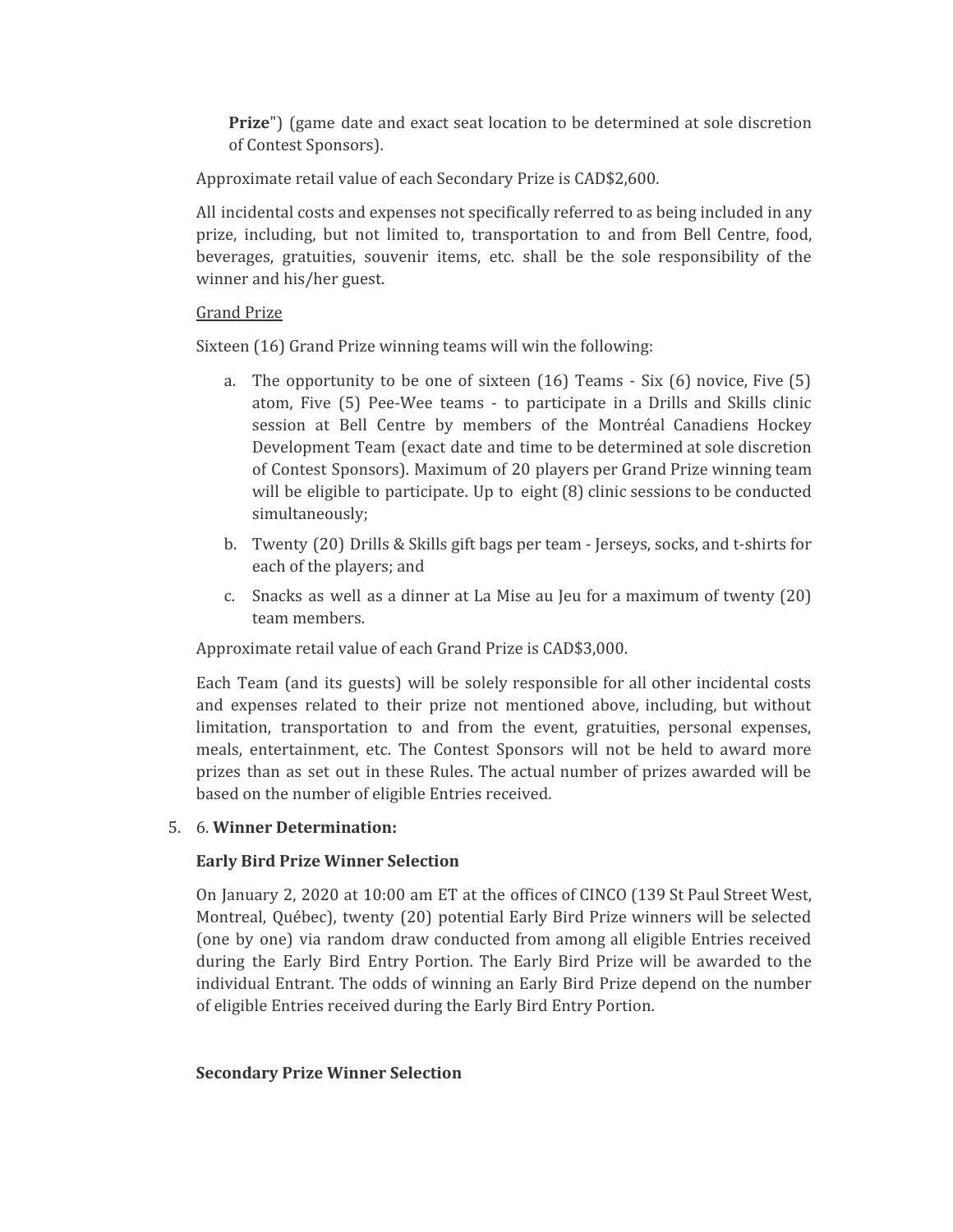On February 1st, 2020, at 4:00 pm ET at the offices of CINCO (139 St Paul Street West, Montreal, Québec), five (5) potential Secondary Prize winners will be selected (one by one) via random draw conducted from among all eligible Entries received during the Contest Period. The Secondary Prize will be awarded to the individual Entrant. The odds of winning a Secondary Prize depend on the number of eligible Entries received during the Contest Period.

### **Grand Prize Winner Selection**

During the Voting Period, all eligible Entries that satisfy the Submission Conditions (defined below) will be posted on www.forddrillsandskills.com/canadiens and made available for voting. Prior to posting, all Entries will be sorted into three (3) groups based on the age of the participant Team members (each a "**Team Age Group**"). Novice will include children aged 7 to 8. Atom will include children aged 9 to 10. Peewee will include children aged 11 to 12. The Contest Sponsors reserve the right, in their sole discretion, to allocate Entries to Team Age Groups. Members of the general public will be provided with the opportunity to vote for their favorite submission. The five (5) teams from each Team Age Group that garnered the highest number of votes will be declared as potential Grand Prize winners, subject to verification by Contest Sponsors, for a total of sixteen (16) winning teams. The odds of winning a Grand Prize depends on the number of votes cast during the Voting Period and the voting preferences of the visitors to www.forddrillsandskills.com/canadiens who have chosen to participate in voting for the submissions, and the ability of a submission to satisfy the judging criteria. The top twenty-five (25) teams who have amassed the most votes will be moving on to the Submission Detail. In the event of a tie a random draw will be conducted from among the tied Entries to determine the potential Grand Prize winners.

7.

6. **How to Vote and Limits on Voting:** During the Voting Period, the voters will visit www.forddrillsandskills.com/canadiens, and, to ensure that individuals are not able to vote more than once per day, will be required to authentic themselves by entering a valid email address or Facebook account prior to submitting their votes. If voters authenticate themselves by entering an e-mail address, they may be required to confirm their ownership of the e-mail address by clicking a link that will be sent to the e-mail account provided. Votes must be received by the end of the Voting Period.

Limit of one (1) vote per individual per day of the Voting Period, regardless of the address or email address provided. In the event it is determined by the Contest Sponsors, in their sole discretion, that an individual has submitted more than one vote, per day of the Voting Period (either directly or indirectly), all votes submitted by said individual will be disqualified. In the event that an Entrant is disqualified for having submitted more than one Entry, but a subsequent Entry has been received for the same Team from a new Entrant, that subsequent would be accepted into the Contest, subject to verification. Proof of transmission (screenshots or captures, etc.) does not constitute proof of delivery of a vote. Votes generated by script, macro,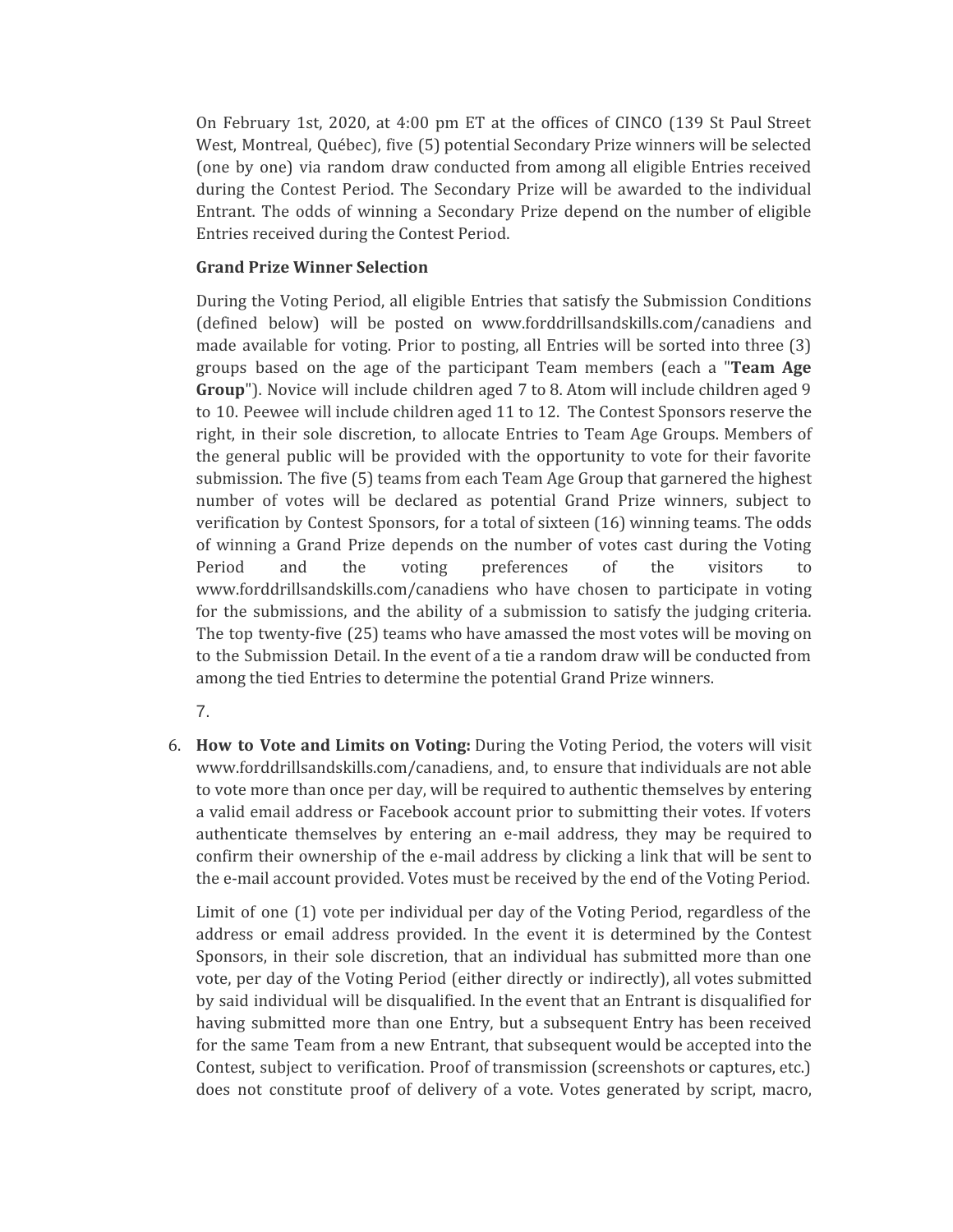robotic, programmed, or any other automated means are prohibited and will be subject to disqualification in the sole and absolute discretion of the Contest Sponsors. Any use of robotic, repetitive, automatic, programmed or similar entry methods or agents (including, but not limited to, contest entry services) will void all Entries by that Entrant. The Contest Sponsors will not be responsible for late, lost, illegible, falsified, damaged, misdirected, mutilated, garbled or incomplete votes, which will be void. All votes become the property of the Contest Sponsors upon receipt and none will be returned. All votes are subject to verification. The Contest Sponsors reserve the right, in their sole and absolute discretion, to require proof of identity (in a form acceptable to the Contest Sponsors) from any voter to participate in this Contest or for any votes entered, or purportedly entered, by such voter to be considered valid for the purposes of this Contest. Failure to provide such proof in a timely manner may result in disqualification of the applicable votes that cannot be verified to the satisfaction of the Contest Sponsors, in their sole and absolute discretion. The sole determinant of time for the purposes of a valid vote in this Contest will be the Contest Sponsors' promotional agencies' computer servers.

IMPORTANT: You may encourage your friends and other eligible individuals to vote for your Entry; however, you are not allowed to offer any individual any form of incentive, inducement, prize or chance of receiving any incentive or inducement (including vote exchanging), or prize in furtherance of receiving such individual's vote for any Entry. Any individual determined by Contest Sponsors and/or their representatives (in their sole and absolute discretion) to be associated with, engaging in, benefiting from, soliciting, encouraging, and/or participating in any unfair and/or fraudulent voting practices is subject to disqualification (of his/her Entry and/or submitted votes, as applicable), at the sole and absolute discretion of the Contest Sponsors.

The Contest Sponsors reserve the right, in their sole discretion, to disqualify any entrant they find, in their sole discretion, to be: (a) tampering or attempting to tamper with the entry or voting process or the operation of the Contest and/or any Contest website; (b) violating these Rules; or (c) acting in an unsportsmanlike or disruptive manner, or with intent to annoy, abuse, threaten or harass any other person.

#### 7. 8. **Submission Detail and Judging**:

During the Submission Detail segment, the top twenty-five (25) voted potential Grand Prize winners must submit an additional video or essay (the "**Additional Submission**") explaining further details on their team's community involvement. The Additional Submission should either be a video between 1 - 5 minutes in length, or an essay between 700 - 1,000 words. Submissions should creatively showcase the participating team members, explain the objective of the community event the team was involved in, how it was executed, details of fundraising (if necessary), and what the team learned from participating. The essay submission must include a photo of the team with an attestation expressly stating that the Entrant has secured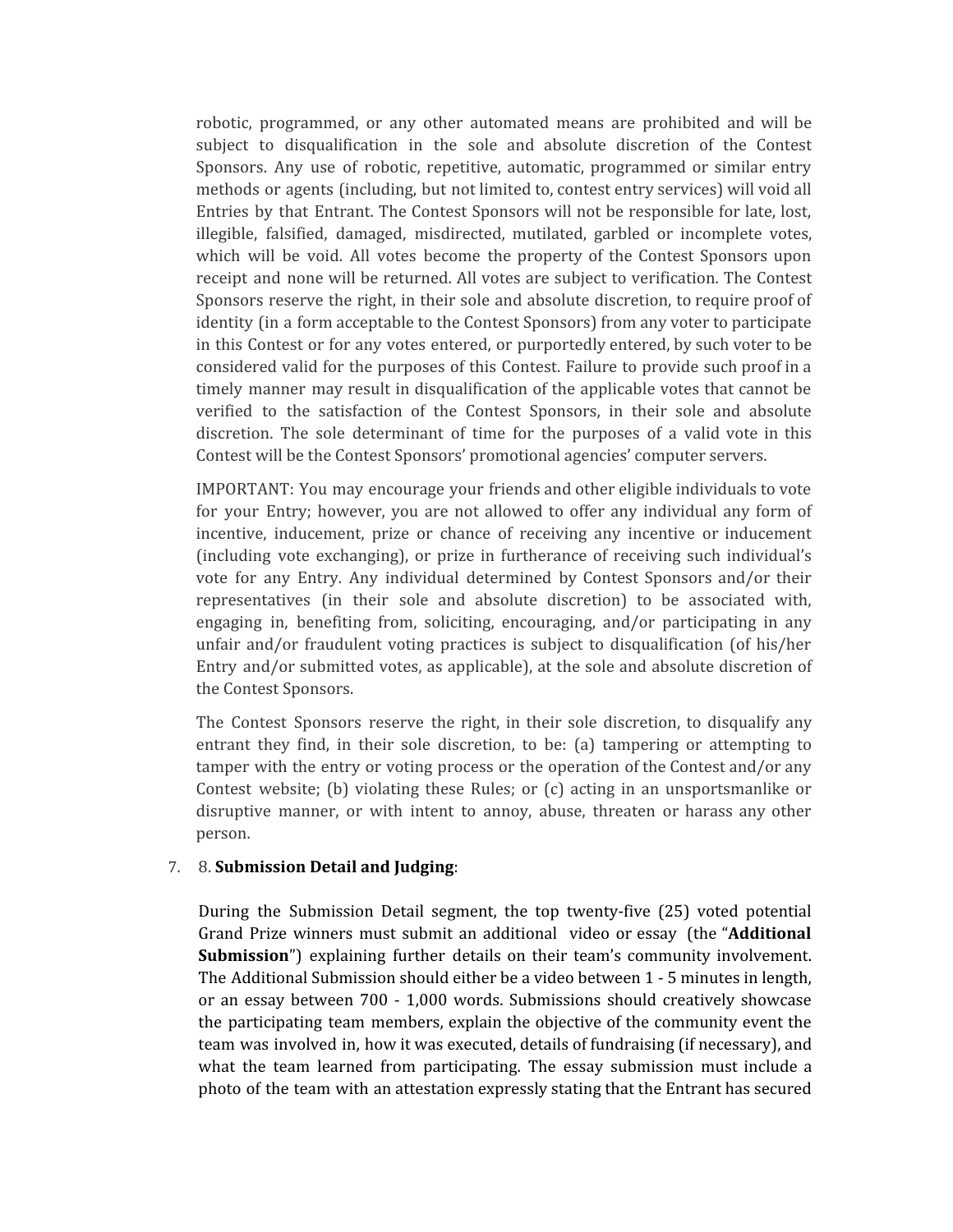permission to submit the entry from the parents and/or legal guardians of all members of the Team depicted in the submitted Photo. All Entries should be submitted electronically to forddrillsandskills@cinco.ca, unless otherwise stated. All submissions are subject to Submission Conditions mentioned in Section 4 above.

After the Submission Detail segment, between February  $6^{\text{th}}$  2020 and February 7<sup>th</sup>, 2020 (the "**Judging Period**"), a panel of judges, as selected by the Contest Sponsor, will evaluate all eligible submissions against the weighted criteria below to determine the Grand Prize winners.

| <b>Criteria</b>                                    | Weighting  |
|----------------------------------------------------|------------|
| team's<br>Detail of<br>1.<br>community involvement | 50 points  |
| 2. Creativity of submission                        | 50 points  |
| 3. Participation/showcasing<br>of team members     | 50 points  |
| <b>Total Score (Maximum)</b>                       | 150 points |

Each submission will be given a score (the "**Score**") out of 150 by the panel of judges and divided into three separate voting team groups: Novice, Atom, and Pee-Wee. The six (6) submissions with the highest total Scores in the Novice team group will be deemed the Grand Prize Winners in their category; the five (5) submissions with the highest total Scores in the Atom team group will be deemed the Grand Prize Winners in their category; and the five (5) submissions with the highest total Scores in the Pee-Wee team group will be deemed the Grand Prize Winners in their category (for a total of 16 Grand Prize winners). Within each team group (Novice, Atom and Pee-Wee), in the event there is a tie between two or more submissions, based on the score for Criteria 1, the submissions (from amongst all such tied submissions) with the highest score on Criteria 2 will be deemed to be the potential winner. In the event there is still a tie between two or more submissions based on the score for Criteria 2, the submissions (from amongst all such tied submissions) with the highest score on Criteria 3 will be deemed to be the potential winner. In the event there is still a tie between two or more submissions based on the score for Criteria 3, a random draw will be conducted from amongst all such tied submissions and the drawn submission will be deemed to be the potential winner.

8. 9. **Winner Notification:** The Contest Sponsors will contact each eligible selected Entrant by telephone at the number provided on the Contest entry form within 24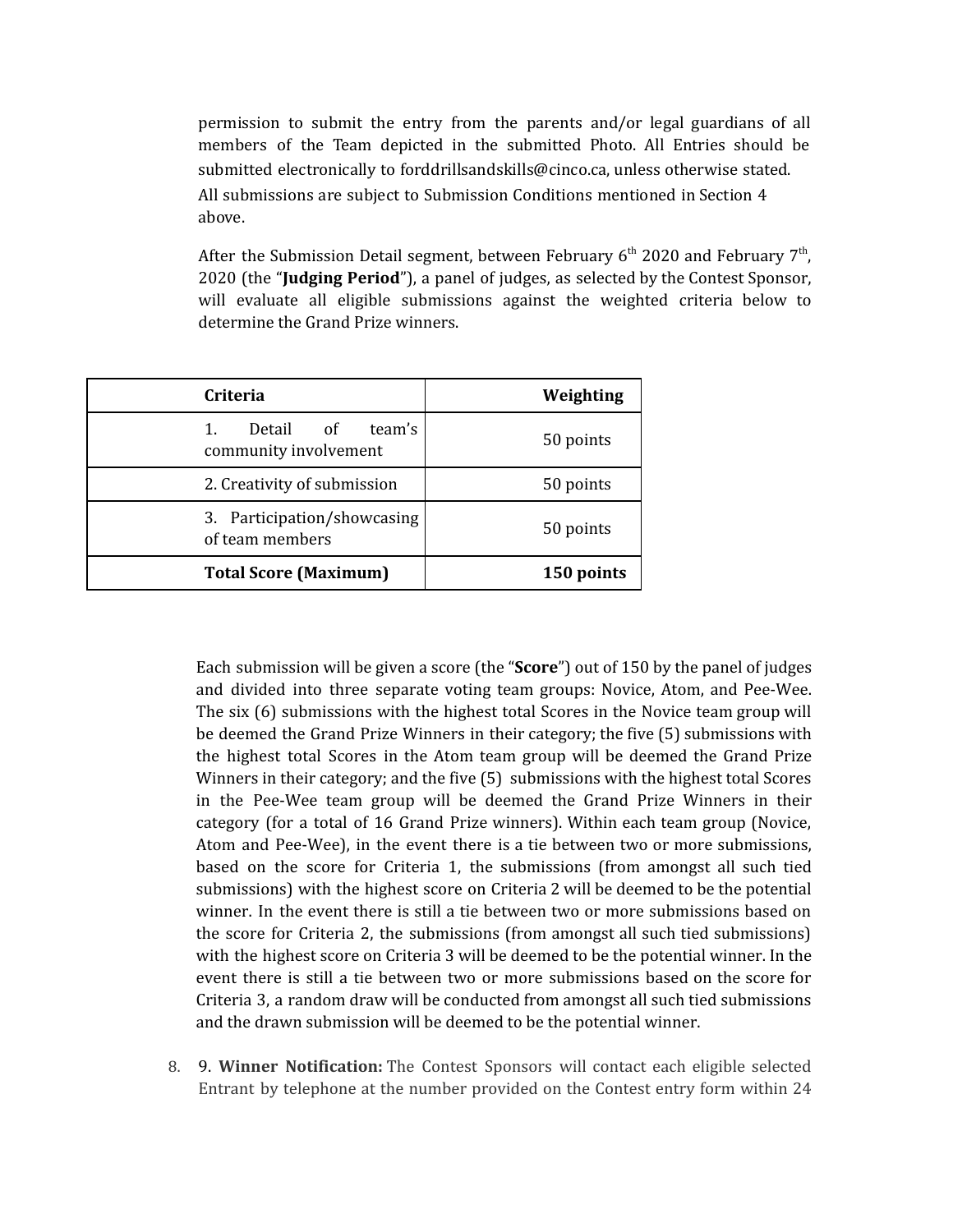hours of the draw in the case of potential Early Bird Registration, and Secondary Prize winners; forty-eight (48) hours following the conclusion of the Voting Period in the case of potential Grand Prize winners. In the event that a selected Entrant cannot be contacted within five (5) business days of his/her Winner Notification for any reason (including failing to reply to the Winner Notification) or, if contacted, does not claim his/her prize, or does not meet all of the Contest conditions outlined in these Rules, the potential winner will be disqualified and forfeits his/her prize, and another Entrant's Team may be selected for a prize based on the next highest vote garnering Team, whom a representative of the Contest Sponsors will attempt to contact, and who will be subject to disqualification in the same manner. This process will continue until contact is made with a selected Entrant who meets Contests requirements or until there are no more eligible entries, whichever comes first. The Contest Sponsors are not responsible for failed attempts to notify any selected Entrant. Upon prize forfeiture, no compensation will be given.

The maximum number of prizes a Team and Team parent/coach may get is: either (i) one (1) Early Bird Prize or one (1) Secondary Prize, but not both; and (iii) one (1) Grand Prize.

10. **Prize Substitution:** Any prize is non-exchangeable, non-transferable, non-refundable, and must be accepted as awarded with no substitutions. The Contest Sponsors reserve the right, in their sole discretion, to substitute and/or modify any prize with (a) prize(s) of equal or greater value for any reason.

#### **11.**

**Winner Conditions:** Before being declared a prize winner, all selected entrants must: (i) correctly answer a time-limited mathematical skill-testing question without assistance or the use of a calculator, administered at the time of contact; and (ii) the selected entrant and his/her guests must sign and return a Declaration of Eligibility and Liability Release, releasing the Contest Sponsors, Club de Hockey Canadiens de Montréal, the NHL, NHL Enterprises Canada L.P., and each of their respective advertising and promotional agencies, subsidiaries, affiliates, directors, officers, governors, agents, employees, dealers, representatives, successors and assigns (collectively, the "**Releasees**") from any and all liability in connection with: (a) the entrant's participation in the Contest; (b) the acceptance and use of any prizes awarded in the Contest; and (c) the administration of the Contest by the Contest Sponsors, including (without limitation) the selection of prize winners or the distribution of prizes awarded in this Contest

The Declaration of Eligibility and Liability Release must be returned on or before the date indicated on the documents or the prize will be forfeited. If a selected entrant (a) cannot answer, or incorrectly answers, the skill-testing question; (b) cannot be reached within five (5) business days of the first attempt at contact by the Contest Sponsors, or if the Contest Sponsors are otherwise unable to contact the selected entrant within such time; (c) otherwise does not meet any of the Contest eligibility requirements including (without limitation) the Submission Conditions; or (d) does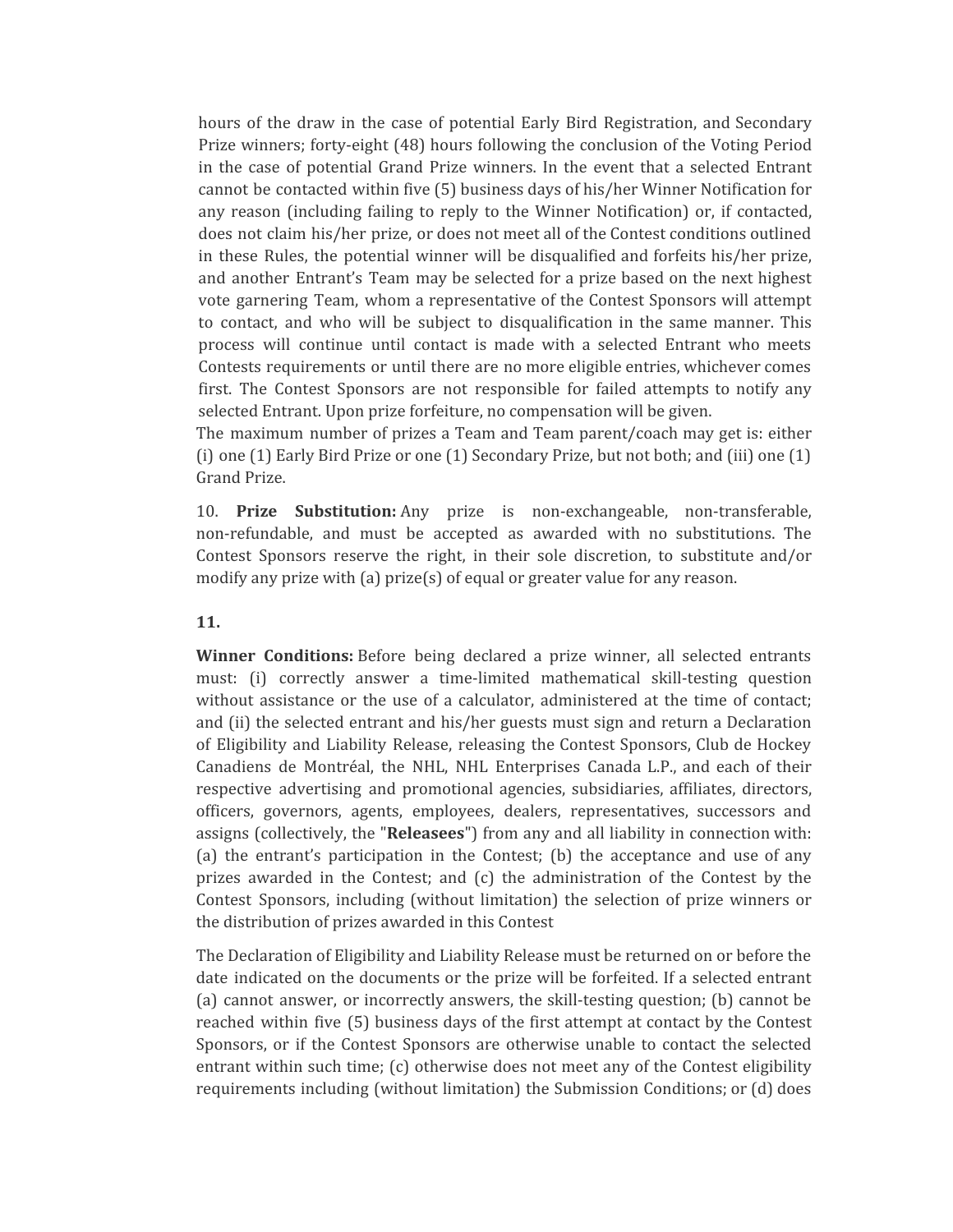not satisfy any other Contest conditions, his/her entry will be disqualified and another Entrant's Team may be selected for a prize based on the next highest vote garnering Team or random draw, depending on the corresponding prize. The process will continue until the applicable prize winner has been successfully selected and confirmed in accordance with these Rules. The Contest Sponsors are not responsible, whether as a result of human error or otherwise, for any failure to contact any potential winner. Once declared the winner, the selected entrant will be directed as to how to claim his/her prize.

**12**. **Right to Void/Terminate/Suspend/Modify**: If, for any reason, at the Sponsor's sole discretion, the Contest is not capable of running as planned, the Sponsor reserves the right to cancel, terminate, modify or suspend this Contest or the present Official Contest Rules, in whole or in part, without notice or obligation, subject only to the approval of the *Régie des alcools, des courses et des jeux* (the "Régie").

Without limiting the generality of the foregoing, if the Contest, or any part thereof, is not capable of running as planned for any reason, including but not limited to infection by computer virus, bugs, tampering, unauthorized intervention, fraud, programming errors, or technical failures, which, in the sole opinion of the Sponsor, corrupt or affect the administration, security, fairness, integrity or proper conduct of this Contest, the Sponsor may, in its sole discretion, and subject only to the approval of the Régie in Quebec, void any suspect Entries and: (a) terminate the Contest, or any portion thereof; (b) modify or suspend the Contest, or any portion thereof, to address the impairment and then resume the Contest, or relevant portion, in a manner that best conforms to the spirit of these Official Contest Rules; and/or (c) award the Prize from among the eligible, non-suspect Entries received up to the time of the impairment in accordance with the winner selection criteria discussed herein.

**13. General Conditions:** All decisions of the Sponsor are final in all matters relating to this Contest. Entrants who have not complied with these Official Contest Rules are subject to disqualification. All Entries become the property of the Sponsor and will not be returned. Entries submitted by third parties and any Entries or Prize claims that are late, lost, stolen, incomplete, fraudulent, illegible, unidentified or delayed will be void. Proof of Entry submission does not constitute proof of receipt.

This Contest is subject to all applicable federal, provincial and municipal laws. Persons found to be abusing any aspect of this Contest or the entry process, or otherwise not displaying sportsmanlike conduct, will be disqualified from this Contest, and may be disqualified from any future Contest or promotion offered by the Sponsor. ANY ATTEMPT TO UNDERMINE THE LEGITIMATE OPERATION OF THE CONTEST IS A VIOLATION OF CRIMINAL AND CIVIL LAWS AND SHOULD SUCH AN ATTEMPT BE MADE, THE SPONSOR RESERVES THE RIGHT TO SEEK DAMAGES OR OTHER REMEDIES FROM ANY SUCH PERSON(S) RESPONSIBLE TO THE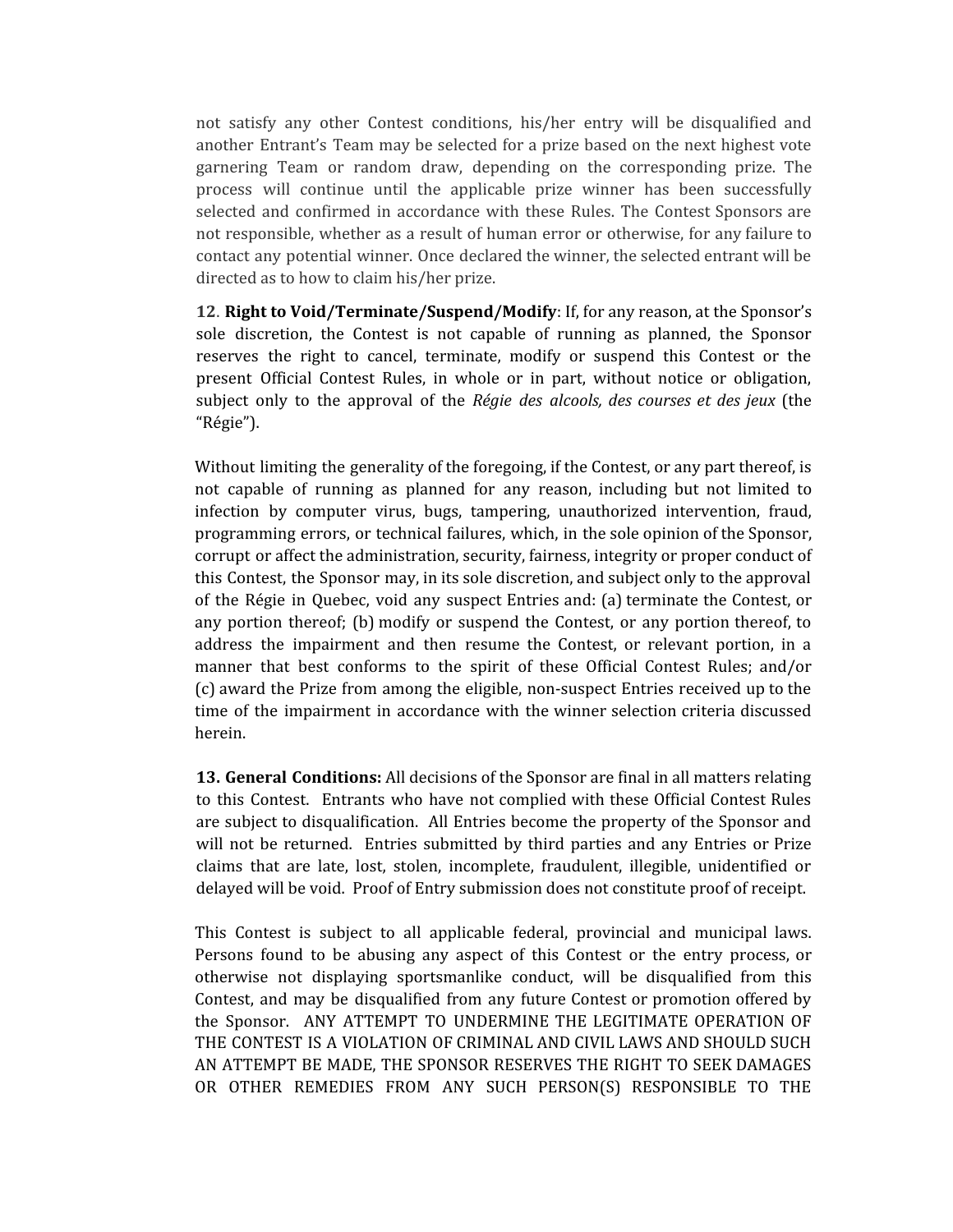FULLEST EXTENT PERMITTED BY LAW. The Sponsor's failure to enforce any term of these Official Contest Rules shall not constitute a waiver of that provision. The invalidity or unenforceability of any provision of these Official Contest Rules shall not affect the validity or enforceability of any other provision. If any provision of the Official Contest Rules is determined to be invalid or otherwise unenforceable, then the Official Contest Rules shall be construed in accordance with their terms as if the invalid or unenforceable provision was not contained therein. Should a winner make any false statement(s) in any document referenced herein, the winner will be required to promptly return to the Sponsor his/her Prize, or the cash value thereof. Sponsor reserves the right at its sole discretion to disqualify any individual who tampers or attempts to temper with the entry process, the operation of the Contest and/or the websites related to the contest and/or the Sponsor, violates the Official Contest Rules, or acts with intent to annoy, abuse, threaten or harass any other person.

If applicable tax laws and regulations require the preparation of any tax forms, selected entrant agrees to provide any and all information necessary to complete such forms as a condition to receiving his/her Prize. Tax consequences, if any, resulting from a winner's acceptance of a Prize shall be the sole responsibility of the winner.

**14. Limitations of Liability and Releases:** BY PARTICIPATING IN THIS CONTEST, ENTRANTS AGREE THAT THE CONTEST GROUP HAS NO LIABILITY WHATSOEVER FOR, AND SHALL BE HELD HARMLESS AGAINST, ANY LIABILITY FOR ANY INJURIES, DEATH, CLAIMS, LOSSES, DAMAGES (INCLUDING WITHOUT LIMITATION DIRECT, INDIRECT, INCIDENTAL, CONSEQUENTIAL, EXAMPLARY OR PUNITIVE DAMAGES AND LOSS OF PROFITS AND LOSS OF OPPORTUNITIES), COSTS OR EXPENSES OF ANY KIND TO PERSONS OR PROPERTY RESULTING FROM (A) USE OF THE ENTRY (AS SUCH TERM IS DEFINED BY THE PRESENT OFFICIAL CONTEST RULES), (B) ENTRY OR PARTICIPATION IN THIS CONTEST, INCLUDING ACCESS TO AND USE OF ANY MEDIA SOCIAL PLAFTFORM AND\OR ANY WEBSITES RELATED TO THE CONTEST, (C) ANY CLAIMS BASED ON PERSONALITY OR PRIVACY RIGHTS, DEFAMATION OR PRIZE DELIVERY, (D) THE ACCEPTANCE, POSSESSION, USE OR MISUSE OF ANY PRIZE, OR (E) ATTENDANCE TO THE HOCKEY GAME.

Without limiting the foregoing, the Contest Group and any of Sponsor's other agencies, suppliers or contractors, shall not be responsible for: (a) any incomplete or inaccurate information that is caused by the users of the social media or website's related to the Contest, or by any of the equipment or programming associated with or utilized in the Contest, or by any technical or human error which may occur in the processing of submissions in the Contest; (b) lost, interrupted, or unavailable network, server, service provider, on-line systems, telephone networks or telephone lines, or any other connections; (c) the theft, destruction, loss or unauthorized access to, or alteration of, Entries; (d) any problems with, or malfunctions or failures of, telephone networks or lines, computers or computer on-line systems, servers or